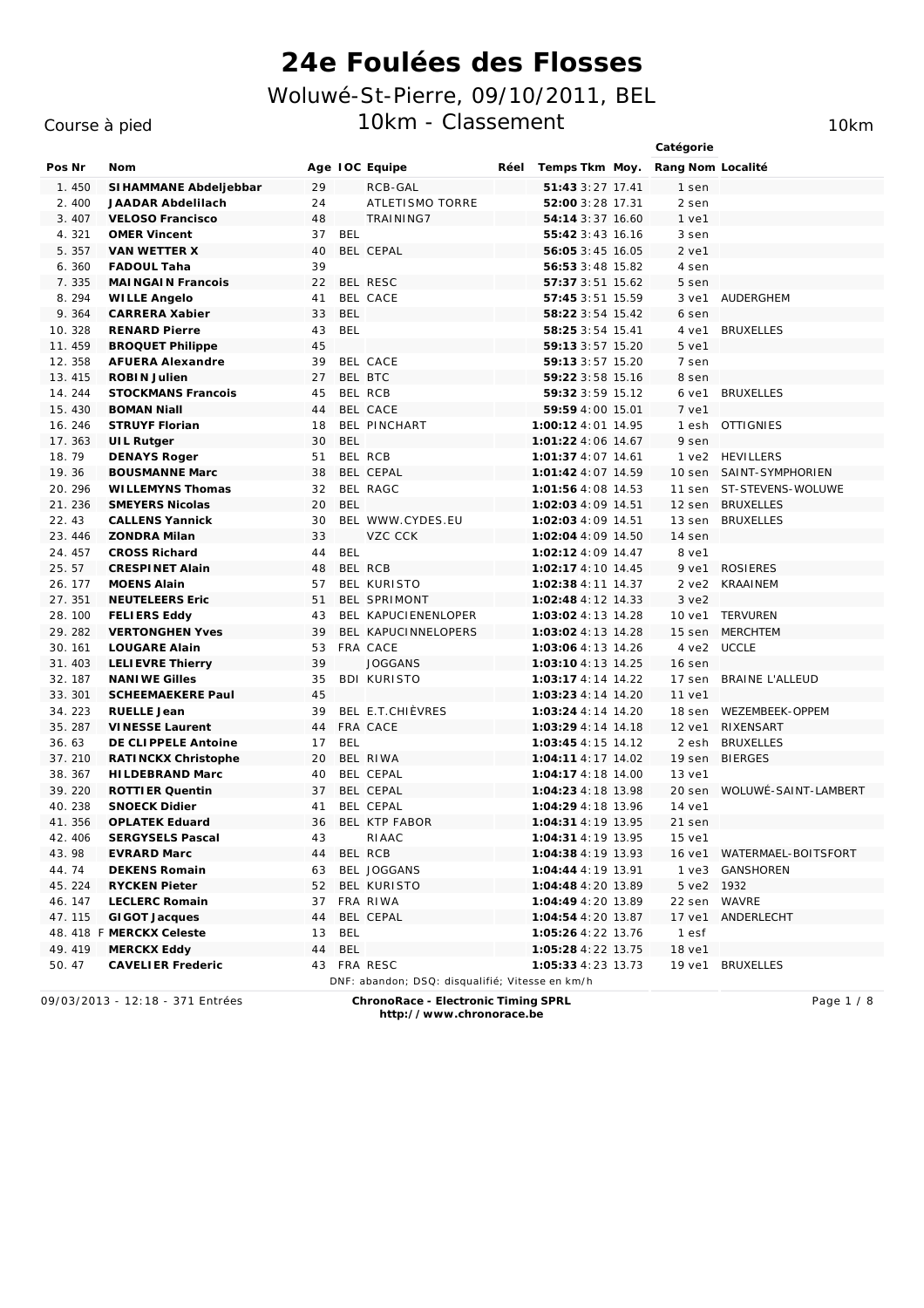Age IOC Equipe

### Course à pied

Nom

Pos Nr

Catégorie Réel Temps Tkm Moy. Rang Nom Localité

|         | 51.198  | PEETERS Frédéric              | 30 | BEL                                             | 1:05:35 4:23 13.72     |            | 23 sen BERCHEM ST AGATHE   |
|---------|---------|-------------------------------|----|-------------------------------------------------|------------------------|------------|----------------------------|
|         | 52.280  | <b>VERBESSELT Kevin</b>       | 31 | <b>BEL</b>                                      | 1:05:38 4:23 13.71     | 24 sen     | COURT-SAINT-ETIENNE        |
|         | 53.288  | <b>VOGLET Bisimwa</b>         | 38 | BEL Q-JAT                                       | 1:05:40 4:23 13.71     | 25 sen     | <b>BRUXELLES</b>           |
|         | 54.422  | <b>LAVREYS Pierre</b>         | 50 | ANTILOB                                         | 1:05:59 4:24 13.64     | 6ve2       |                            |
|         | 55. 178 | <b>MOES Alain</b>             | 48 | BEL RCB                                         | 1:06:12 4:25 13.60     |            | 20 ve1 BRUXELLES           |
|         |         | 56. 429 F DEJMEK Paulina      |    | 35 SWE CAVE                                     | 1:06:13 4:25 13.59     |            | 1 dam IXELLES              |
|         | 57.172  | MI CHOTTE Hadrien             |    | 22 BEL KURISTO                                  | 1:06:19 4:26 13.57     |            | 26 sen BRUXELLES           |
|         | 58.416  | VERRIEST Gaetan               | 26 | <b>BEL</b>                                      | 1:06:27 4:26 13.55     | 27 sen     |                            |
| 59.55   |         | <b>CRAPPE Philippe</b>        | 50 | BEL LDLV                                        | 1:06:27 4:26 13.54     |            | 7 ve2 BRUXELLES            |
| 60.28   |         | <b>BINKERT Marc</b>           | 50 | BEL LDLV                                        | 1:06:30 4:26 13.54     | 8 ve2      | <b>GANSHOREN</b>           |
|         | 61.205  | PRUNAUX Olivier               | 45 | FRA                                             | 1:06:36 4:27 13.52     | 21 ve1     | <b>UCCLE</b>               |
|         | 62.348  | <b>BOSMANS Gueric</b>         | 30 | BEL                                             | 1:06:39 4:27 13.51     | 28 sen     |                            |
|         | 63.440  | <b>BARATTA Horacdo</b>        | 45 | <b>KURISTO</b>                                  | 1:06:46 4:28 13.48     | 22 ve1     |                            |
|         | 64.412  | <b>WEEMAELS Didier</b>        | 35 | BEL RCBT                                        | 1:06:51 4:28 13.46     | 29 sen     |                            |
|         | 65.285  | VIDICK Jean-Luc               | 58 | BEL CACE                                        | 1:07:09 4:29 13.40     |            | 9 ve2 BRUXELLES            |
|         | 66.433  | <b>FOURNIER Daniel</b>        | 45 |                                                 | 1:07:23 4:30 13.36     | 23 ve1     |                            |
|         | 67.174  | MI CHOTTE Marc                | 51 | BEL KURISTO                                     | 1:07:27 4:30 13.35     |            | 10 ye2 BRUXELLES           |
|         | 68.143  | <b>LEBEAULT Franck</b>        | 37 | FRA                                             | 1:07:30 4:30 13.34     |            | 30 sen BRUXELLES           |
|         |         | 69. 122 F HAULAIT Sandra      | 30 | BEL CEPAL                                       | 1:07:30 4:30 13.33     |            | 2 dam AUDERGHEM            |
|         | 70.456  | ROZZI Stephane                | 36 | BEL                                             | 1:07:31 4:31 13.33     | 31 sen     | WOLUWE-SAINT-LAMBERT       |
|         | 71.305  | LALLEMAND Luc                 | 51 | LUX CEPAL                                       | $1:07:324:31$ $13.33$  | 11 ve2     |                            |
|         | 72.212  | RAVYTS Alain                  | 48 | <b>BEL</b>                                      | 1:07:34 4:31 13.32     | 24 ve1     | ANDERLECHT                 |
|         | 73.202  | PLASMAN Christian             | 47 | BEL JOGGANS                                     | 1:07:37 4:31 13.31     | 25 ve1     | <b>GANSHOREN</b>           |
| 74.56   |         | <b>CREPLET Etienne</b>        | 35 | <b>BEL</b>                                      | 1:07:50 4:32 13.27     | 32 sen     | <b>FOREST</b>              |
|         | 75.410  | <b>GEERAERTS Dirk Emiel</b>   | 42 | RIAAC                                           | 1:08:05 4:33 13.22     | 26 ve1     |                            |
| 76.67   |         | DE MENTEN Benoît              | 31 | BEL RIAAC                                       | 1:08:23 4:34 13.16     |            | 33 sen AUDERGHEM           |
|         | 77.201  | PIRNAY Louis-Antoine          | 23 | <b>BEL</b>                                      | 1:08:40 4:35 13.11     | 34 sen     | <b>BRUXELLES</b>           |
| 78.18   |         | <b>BALD Jean-Luc</b>          | 43 | FRA                                             | 1:08:49 4:36 13.08     | 27 ve1     | <b>WOLUWE SAINT PIERRE</b> |
|         | 79.349  | MI CHEELS Arnaud              | 30 | <b>BEL</b>                                      | 1:08:55 4:36 13.06     | 35 sen     | <b>BRUXELLES 20</b>        |
|         | 80. 157 | <b>LESNE Didier</b>           | 47 | BEL LDLV                                        | 1:09:08 4:37 13.02     | 28 ve1     | <b>BRAINE-L'ALLEUD</b>     |
|         | 81.129  | <b>HOORENS Carlos</b>         | 46 | BEL LDLV                                        | 1:09:10 4:37 13.01     | 29 ve1     | <b>MEISE</b>               |
|         | 82.434  | GLORI EUX Frédéric            | 39 | <b>BEL</b>                                      | 1:09:15 4:37 13.00     | 36 sen     |                            |
|         | 83.401  | SZYMANI AK Alexandre          | 25 |                                                 | 1:09:23 4:38 12.97     | 37 sen     |                            |
| 84.10   |         | ALAIME Sébastien              | 39 | BEL SPTWAVRE                                    | 1:09:24 4:38 12.97     | 38 sen     | LIMAL                      |
|         | 85.184  | MURILLO Henry                 | 29 | ECU                                             | 1:09:24 4:38 12.97     | 39 sen     |                            |
|         |         | 86. 279 F VAUDOISEY JOLY Anne | 44 | FRA RCB                                         | 1:09:25 4:38 12.97     | $1$ ai $1$ | <b>BRUXELLES</b>           |
| 87.23   |         | <b>BENALI Said</b>            | 46 | BEL KURISTO                                     | 1:09:28 4:38 12.96     | 30 ve1     |                            |
| 88.59   |         | <b>DAMSTEN Thierry</b>        | 47 | <b>FIN</b>                                      | 1:09:32 4:39 12.94     | 31 ve1     | RO.                        |
|         | 89. 153 | <b>LEKEU Gilbert</b>          | 53 | BEL RTSPRIMONT                                  | 1:09:41 4:39 12.92     | 12 ve2     | COMBLAIN-AU-PONT           |
| 90.78   |         | <b>DEMUYSERE Pierre</b>       | 52 | BEL SABCA                                       | 1:09:50 4:40 12.89     | 13 ve2     |                            |
| 91.22   |         | <b>BELANGÉ Laurent</b>        | 39 | BEL ANTILOB                                     | 1:09:58 4:40 12.86     |            | 40 sen COURT-ST-ETIENNE    |
|         | 92.361  | LONGUEVILLE Serge             | 47 | BEL RCB                                         | 1:10:02 4:41 12.85     | 32 ve1     |                            |
|         | 93.247  | STRUYF Jean-Sébastien         | 43 | BEL PINCHART                                    | $1:10:04$ 4:41 $12.85$ |            | 33 ve1 OTTIGNIES           |
|         | 94.251  | <b>THOME Patrice</b>          | 52 | <b>BEL</b>                                      | 1:10:10 4:41 12.83     |            | 14 ve2 BRUXELLES           |
|         | 95.428  | <b>WALLEE Alain</b>           | 55 | BEL TENDONS DÉTENDU                             | 1:10:14 4:41 12.82     |            | 15 ye2 LA HULPE            |
| 96.50   |         | <b>CLOOTS Philippe</b>        | 50 | BEL BANK DEGROOF RU                             | 1:10:15 4:41 12.81     | 16 ve2     | GROOT-BIJGAARDEN           |
|         | 97.325  | MURRAY Jonathan               | 50 | BEL                                             | 1:10:21 4:42 12.79     | 17 ve2     |                            |
|         | 98. 154 | LEMPEREUR Jean-Luc            | 54 | BEL KURISTO                                     | 1:10:26 4:42 12.78     |            | 18 ve2 KRAAINEM            |
|         | 99.120  | <b>HAERTWICH Peter</b>        | 50 | DEU                                             | 1:10:27 4:42 12.78     | 19 ve2     | <b>WSP</b>                 |
| 100.359 |         | <b>TATNGA Valentin</b>        | 41 | BEL CLUB ALLEN 26                               | 1:10:28 4:42 12.77     |            | 34 ve1 COURT-SAINT-ETIENNE |
|         |         |                               |    | DNF: abandon; DSQ: disqualifié; Vitesse en km/h |                        |            |                            |

09/03/2013 - 12:18 - 371 Entrées

ChronoRace - Electronic Timing SPRL http://www.chronorace.be

Page 2 / 8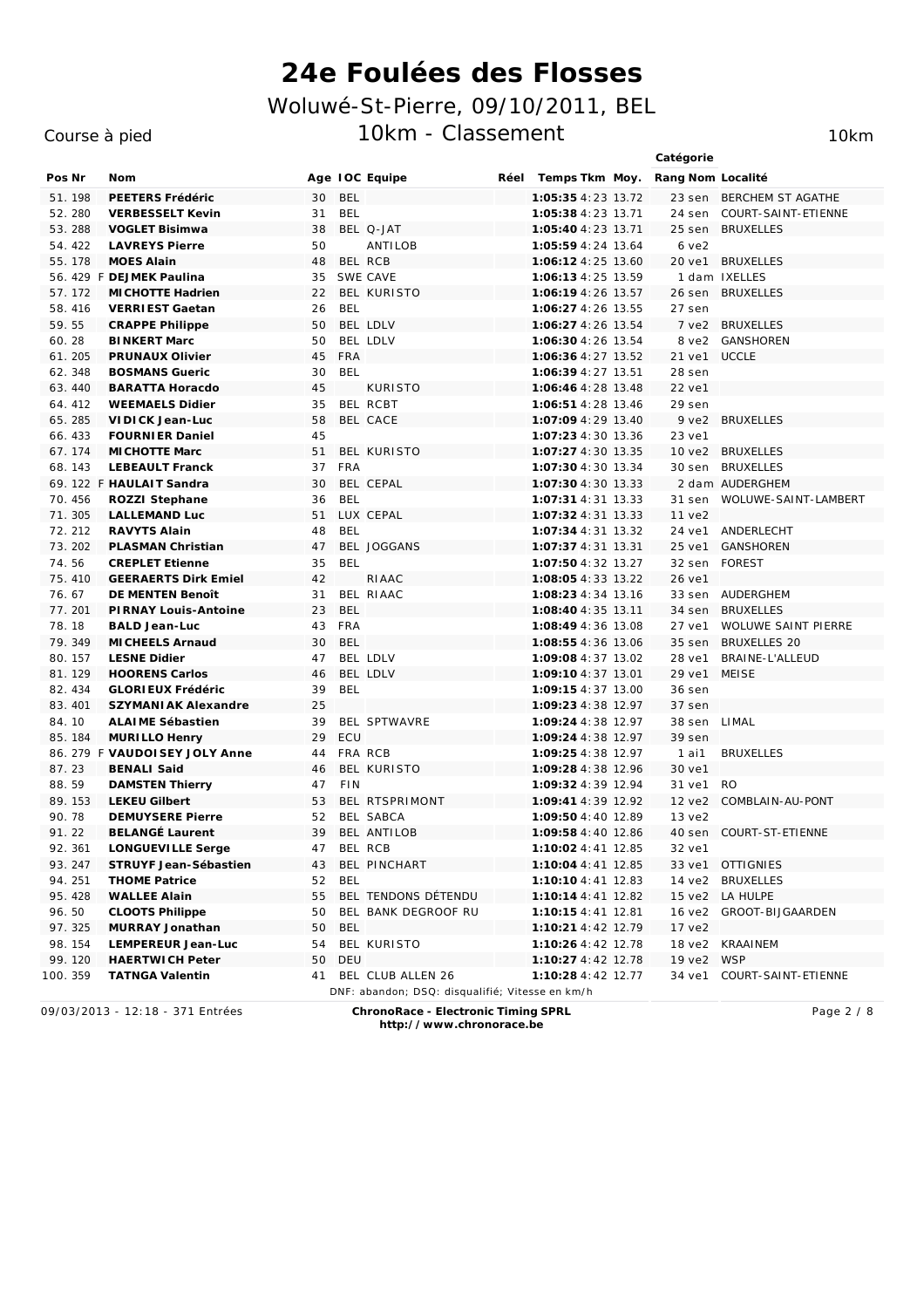#### Course à pied

Catégorie Pos Nr Nom Age TOC Equipe Réel Temps Tkm Moy. Rang Nom Localité 101. 109 GAUSSET Olivier 44 BEL AXA TEAM 1:10:31 4:43 12.77 35 ve1 BRUXELLES  $102.25$ **BERREWAERTS Etienne** 57 **BFL**  $1:10:334:43$  12.76 20 ye2 CFROUX MOUSTY **STEEN Rony** 103.243 61 BEL CEPAL 1:10:43 4:43 12.73 2 ve3 STERREBEEK NOUAMANI Mohammed BEL JUDO GANSHOREN 36 ve1 BRUXELLES 104. 193  $40$  $1:10:454:372$ 105. 149 F LEDUC Nathalie  $43$ BFL CACE 1:10:46 4:44 12.72  $2$  ai1 **ALSEMBERG** 106 107 **PASTÉ Olivier**  $35$ REL WO  $1.10.57 A.44 1269$  $41$  sen **IN/EZEMBEEK-OPPEM** 107.454 **HERRINGTON David**  $P/A$ 1:11:06 4:45 12.66 37 ve1  $42$ **BEFFORT Marc** LUX BERLINUS 108.307 49 1:11:12 4:45 12.64 38 ve1 **KRAAINEM** 109 336 LE JELINE Laurent  $39$ **REL**  $1.11.154.451263$  $42$  sen **KRAAINFM** 39 ve1 110.29 **BLANC François** FRA RCAS 1:11:16 4:46 12.63 **BRUXELLES**  $46$ **BOUCQUEAU Rudy** 30 1:11:18 4:46 12.63 111.404 43 sen 112 11 F ALEXANDRE Francoise **RFI**  $1.11.284.46$  12.59 **VFDRIN** 56  $1$  ai2  $113.6$ **ACCARAIN Pascal** 51 **BFI** 1:11:28 4:46 12.59 21 ve2 IXELLES 114 302 COART Andre  $1.11.344.4777$  $1 x x x$ MEYS Frederic  $1:11:364:37$   $12.57$ 115. 169 39 **BFL** 44 sen **BRUXFLLES** 116.270 VAN ZIJL Fabrice  $32$ **BEL** 1:11:36 4:47 12.57 45 sen **DILBEEK**  $1:11:374:27712.57$ REL IOGGANS 117 331 KOBS Marc 53  $22$  Ve2 118.216 1:11:42 4:47 12.55 ROBA Gaétan  $35$ **BFL** 46 sen WFZFMBFFK-OPPFM 119.463 **CHARLES Stephan** 40 **RCB**  $1:11:434:4772.55$ 40 ve1 120. 166 **MATHFLART Pierre**  $51$ BEL ANTILOR  $1.11.464.481754$  $23 \text{ V} - 2$ COURT-SAINT-FTIENNE 121.323 **LOMBAERT Sebastien** 36 BEL RCB 1:12:03 4:49 12.49 47 sen 122 306 **FONTAINE Bernard** 48 **TUX KURISTO**  $1.12.134.49$  1246 41 ve1  $123, 240$ SPOLC Martin  $CZF$  $1.12.144.497246$ 48 sen BRUXFLLFS  $34$ 124. 86 F DI MEO Maria Rita 35 ITA RCB 1:12:15 4:49 12.46 3 dam WOLUWE SAINT LAMBERT 125. 176 MILLS Tim  $\overline{A}$ GBR RCB 1:12:18 4:50 12.45 42 ve1 RIXENSART  $126, 222$ RUBO Dominik DELI  $1.12.254.507243$  $49$  sen  $BRIIYFIIFS$  $26$ 127.462 SANTERE X 36  $1.12.454.5172.37$  $50$  sen  $128.90$ DREZE Christian  $\overline{AB}$ REL NAC  $1.12.51A.5272$  $43 \text{ V} \oplus 1$   $NIVFIIFS$ ITA RCB 24 ye2 BRUXELLES 129 117 **GRISANTI Nicola**  $1.12.524.527235$  $50$ 130.211 RATINCKX Michel 54 BFL RIWA  $1:12:554:52$  12.35 25 ye2 BIFRGFS 131.39 **BRUCCOLFRI Paolo** 52 BEL RTC SPRIMONT  $1:13:02$  4:53  $12.33$ 26 ve2 STERREBEKEEK VAN AUTRÈVE Sébastien  $30^{\circ}$ **BFI** 1:13:05 4:53 12.32 51 sen LAEKEN 132.259 133.61 F DAVENPORT Nicola 35 GBR RCB 1:13:06 4:53 12.31 4 dam BRUXELLES MALEL LET Bob  $1:13:074:53$  12.31 134 327 43 BEL KAPUCIENENLOPER 44 ve1 135.34 **BOSSEAU François** 38 **BFI** 1:13:07 4:53 12.31 52 sen BRUXELLES 136.26 **BICCAI Stefano**  $34$ ITA SPORTIVAMENTE B 1:13:09 4:53 12.31 53 sen NEDER-OVER-HEEMBEEK **REL LISRW** 137.326 MASVAL YVes  $43$  $1:13:094:53$   $12.30$  $45$   $V<sub>P</sub>1$ 138.341 COBBAUT Marc BEL JOGGANS 1:13:13 4:53 12.29 **JETTE** 46 46 ve1 139.58 **CURTIS Michael** 43 **GBR SPORTIVAMENTE**  $1:13:204:54$   $12.28$ 47 ve1 **BRUXFLLES**  $1.13.224.54727$  $140.423$ **BNALL Hicham**  $35$  $54$  sen  $RIAAC$ 141. 190 F NÍ DHUIBHIR Róisír IRL 1:13:39 4:55 12.22 5 dam BRUXELLES 34 142.150 **LEGAT Vincent**  $\overline{AB}$ REL JAMES  $1:13:454:557221$ 48 ye1 BRUXFLLFS **FALLET Gilles** FRA RCB 27 ye2 BRUXELLES 143 99 58  $1.13.524.56$  12 19 VANCUTSEM Jean Marie **REI** 1:13:55 4:56 12.18 144.272 61  $3 \text{ v}e3$ 1:13:57 4:56 12.17 145.347 **HAYEZ Edouard** 46 49 ve1 CAMI LO Moulin **BRA** 1:14:02 4:57 12.16 55 sen BRUXELLES 146.44 34 147.139 **LACOMBE Denis** 48 FRA 1:14:05 4:57 12.15 50 ve1 KRAAINEM GOORTS Peter 50 BEL CISCO 28 ye2 DROGENBOS  $148.4$  $1.14.134.57$   $12.13$ 149 182 MORLS Laurent  $37$ BEL RCB  $1.14.144.57$  12 13 56 sen BRUXELLES 150.436 PERI GNON Samuel 29 1:14:19 4:58 12.11 57 sen DNF: abandon; DSQ: disqualifié; Vitesse en km/h

09/03/2013 - 12:18 - 371 Entrées

ChronoRace - Electronic Timing SPRL http://www.chronorace.be

Page 3 / 8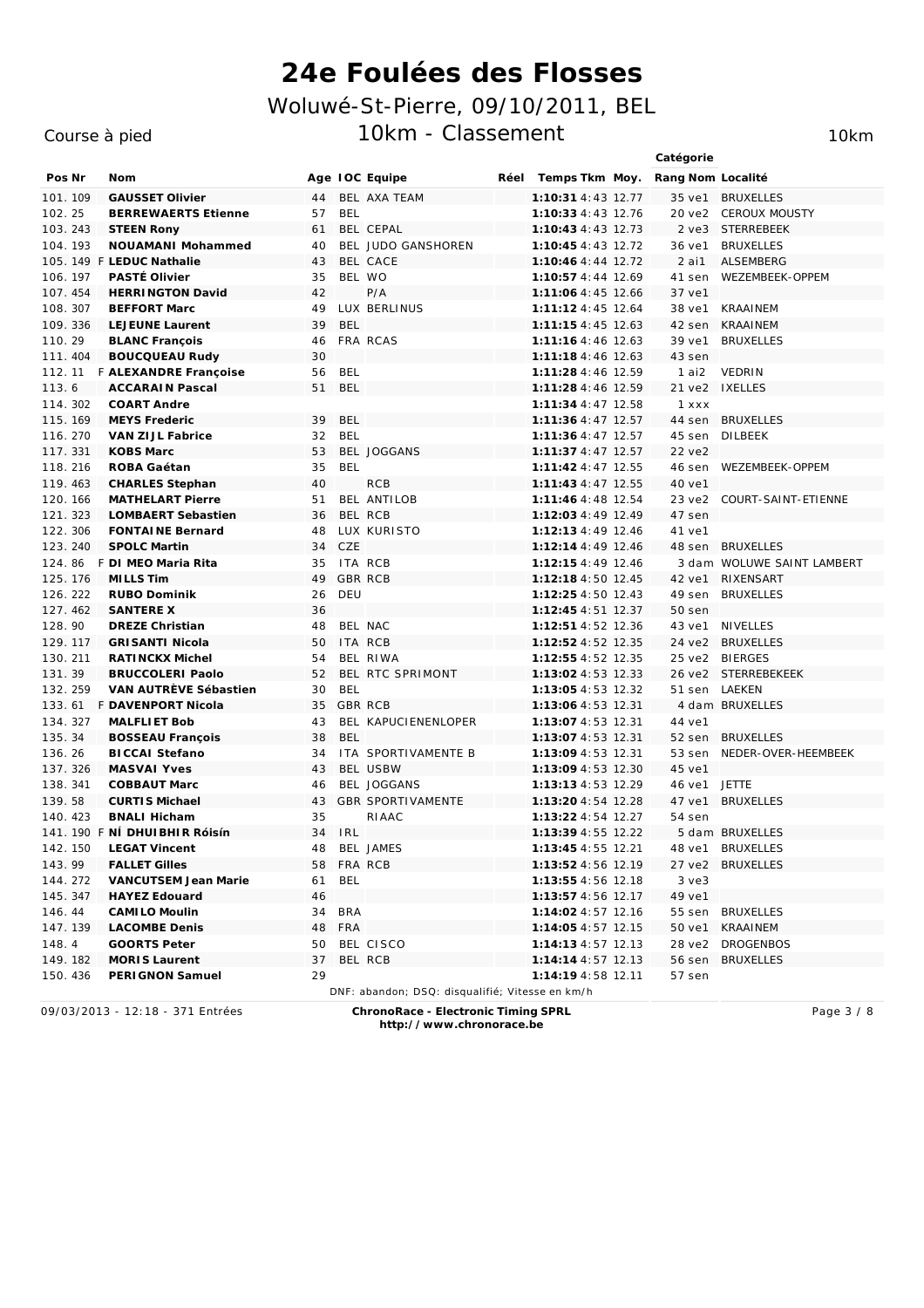### Course à pied

10km

|          |                               |    |            |                                                 |      |                    | Catégorie         |                            |
|----------|-------------------------------|----|------------|-------------------------------------------------|------|--------------------|-------------------|----------------------------|
| Pos Nr   | Nom                           |    |            | Age IOC Equipe                                  | Réel | Temps Tkm Moy.     | Rang Nom Localité |                            |
| 151.30   | F BOGAERT Anne-Sophie         | 28 |            | BEL RIAAC                                       |      | 1:14:20 4:58 12.11 | 6 dam             |                            |
| 152.439  | <b>HOPK Martin</b>            | 48 |            | <b>ENJAMBEE</b>                                 |      | 1:14:25 4:58 12.09 | 51 ve1            |                            |
| 153.110  | <b>GAZAN Freddy</b>           | 57 |            | <b>BEL JOGGANS</b>                              |      | 1:14:51 5:00 12.03 | 29 ve2            | <b>BRUXELLES</b>           |
| 154.49   | <b>CLAES Wim</b>              | 56 |            | BEL KBC                                         |      | 1:14:55 5:00 12.02 | 30 ve2            | <b>WESPELAAR</b>           |
| 155.217  | ROBERTI Max                   | 56 |            | BEL RONVAU                                      |      | 1:14:57 5:00 12.01 | 31 ve2            | <b>ARCHENNES</b>           |
| 156.371  | <b>KESTER Kerim</b>           | 50 |            | BEL RASANCE                                     |      | 1:15:00 5:00 12.00 | 32 ve2            |                            |
|          | 157. 148 F LECUI VRE Corinne  | 36 |            | BEL KURISTO                                     |      | 1:15:01 5:01 12.00 |                   | 7 dam BRUXELLES            |
| 158.368  | SILVEIRA Alberto              | 51 | <b>BEL</b> |                                                 |      | 1:15:03 5:01 11.99 | 33 ve2            |                            |
| 159.369  | <b>COLONTE Pierre</b>         | 36 | <b>BEL</b> |                                                 |      | 1:15:03 5:01 11.99 | 58 sen            |                            |
| 160.42   | <b>BULTEAU Jean-Paul</b>      | 56 |            | BEL ENJAMBEE                                    |      | 1:15:10 5:01 11.98 | 34 ve2            | <b>DROGENBOS</b>           |
|          | 161. 183 F MORVAN Sabine      | 44 |            | FRA RCB                                         |      | 1:15:12 5:01 11.97 | $3$ ai $1$        | <b>BRUXELLES</b>           |
| 162.200  | PI RART Gaël                  | 35 | <b>BEL</b> |                                                 |      | 1:15:19 5:02 11.95 | 59 sen            | <b>EMINES</b>              |
| 163.181  | <b>MOREAU Rene</b>            | 52 |            | BEL TRI OTAN                                    |      | 1:15:22 5:02 11.94 | 35 ve2            | <b>BRUXELLES</b>           |
| 164. 102 | FORTUNA Sébastien             | 29 |            | BEL RCB                                         |      | 1:15:26 5:02 11.93 | 60 sen            | <b>BRUXELLES</b>           |
| 165.426  | LECERF Jean-Luc               | 55 |            | <b>JOGGANS</b>                                  |      | 1:15:27 5:02 11.93 | 36 ve2            |                            |
| 166.435  | KESIO Freddy                  | 43 |            | CACE                                            |      | 1:15:29 5:02 11.92 | 52 ve1            |                            |
| 167.317  | <b>GREVISSE David</b>         | 37 |            | BEL RONVAU                                      |      | 1:15:30 5:02 11.92 | 61 sen            |                            |
| 168.170  | MEYS Frédéric                 | 29 | <b>BEL</b> |                                                 |      | 1:15:32 5:03 11.92 | 62 sen            | <b>AUDERGHEM</b>           |
| 169.94   | <b>DUFOUR Maxime</b>          | 15 | <b>BEL</b> |                                                 |      | 1:15:34 5:03 11.91 | 3 esh             | <b>BRUXELLES</b>           |
| 170.427  | <b>WIERINCKX Patrick</b>      | 48 |            | BEL RCB                                         |      | 1:15:52 5:04 11.86 | 53 ve1            |                            |
|          | 171. 152 F LEJEUNE Emmanuelle | 39 | <b>BEL</b> |                                                 |      | 1:15:53 5:04 11.86 |                   | 8 dam SPRIMONT             |
| 172.262  | VAN DE KEERE Xavier           | 52 | <b>BEL</b> |                                                 |      | 1:16:02 5:05 11.84 | 37 ve2            | <b>KRAAINEM</b>            |
|          | 173. 264 F VAN HAARE Sophie   | 23 | <b>BEL</b> |                                                 |      | 1:16:04 5:05 11.83 |                   | 9 dam TERVUREN             |
|          | 174. 248 F TAI Veronique      | 43 | BEL        |                                                 |      | 1:16:06 5:05 11.83 | 4 ai1             | <b>KRAAINEM</b>            |
| 175.338  | <b>BERTHET Alain</b>          | 53 | <b>BEL</b> |                                                 |      | 1:16:08 5:05 11.82 | 38 ve2            |                            |
|          | 176. 303 F TAM Hanna-Liisa    | 33 |            |                                                 |      | 1:16:13 5:05 11.81 | 10 dam            |                            |
| 177.265  | VAN HAVERE Bernard            | 49 |            | BEL KBC                                         |      | 1:16:14 5:05 11.81 | 54 ve1            | <b>ZWIJNDRECHT</b>         |
| 178.431  | VAN LAUWAETX X                | 41 |            |                                                 |      | 1:16:19 5:06 11.79 | 55 ve1            |                            |
| 179.158  | LESOIL Philippe               | 44 | <b>BEL</b> |                                                 |      | 1:16:24 5:06 11.78 | 56 ve1            | <b>BRUXELLES</b>           |
| 180. 354 | <b>CHARASSON Olivier</b>      | 36 |            |                                                 |      | 1:16:32 5:07 11.76 | 63 sen            |                            |
| 181.445  | MI ROSLAV Hrstka              | 33 |            |                                                 |      | 1:16:35 5:07 11.75 | 64 sen            |                            |
| 182. 175 | MI LIS Stephan                | 53 | <b>BEL</b> |                                                 |      | 1:16:36 5:07 11.75 | 39 ve2            | <b>KRAAINEM</b>            |
| 183.179  | <b>MOMMAERTS Jo</b>           | 70 |            | BEL RCB                                         |      | 1:16:42 5:07 11.74 | $1$ ve $4$        | <b>AUDERGHEM</b>           |
| 184.81   | DEPREZ Laurent-Xavier         | 41 |            | BEL RCB                                         |      | 1:16:42 5:07 11.74 | 57 ve1            | <b>RIXENSART</b>           |
|          | 185. 112 F GEORGE Christine   | 38 | <b>BEL</b> |                                                 |      | 1:16:48 5:08 11.72 |                   | 11 dam WAUTHIER-BRAINE     |
| 186. 145 | LECLEIRE Miguel               | 43 | <b>BEL</b> |                                                 |      | 1:16:49 5:08 11.72 | 58 ve1            | <b>BRUXELLES</b>           |
| 187.320  | VAN SCHERBEECK Wim            | 35 | <b>BEL</b> |                                                 |      | 1:16:50 5:08 11.72 | 65 sen            |                            |
| 188.300  | <b>COART Pierre</b>           | 53 |            |                                                 |      | 1:16:56 5:08 11.70 | 40 ve2            |                            |
| 189. 322 | <b>NAGELS Jes</b>             | 51 | <b>BEL</b> |                                                 |      | 1:16:59 5:08 11.69 | 41 ve2            |                            |
| 190. 75  | <b>DELHAYE Jacques</b>        | 56 | <b>BEL</b> |                                                 |      | 1:17:05 5:09 11.68 | 42 ve2            | <b>WOLUWÉ-SAINT-PIERRE</b> |
| 191.53   | <b>COPPOLA Antonio</b>        | 46 |            | ITA RACING CLUB DE                              |      | 1:17:10 5:09 11.66 | 59 ve1            | <b>BRUXELLES</b>           |
| 192.162  | LOUI NEAU Olivier             |    | 39 FRA     |                                                 |      | 1:17:13 5:09 11.66 | 66 sen            | WATERLOO                   |
| 193.411  | <b>MUYTJENS Rene</b>          | 66 |            | ANTILOB                                         |      | 1:17:16 5:10 11.65 | $4$ $ve3$         |                            |
| 194.372  | SZATMARI Peter                |    | 35 HUN     |                                                 |      | 1:17:21 5:10 11.64 | 67 sen            | <b>BRUXELLES</b>           |
| 195. 142 | <b>LEBBAR Driss</b>           |    |            |                                                 |      |                    | 43 ve2            | <b>BRUXELLES</b>           |
| 196.283  |                               |    | 50 MAR     |                                                 |      | 1:17:22 5:10 11.63 |                   |                            |
|          | VERVLOESEM Xavier             |    | 45 BEL     | BEL BE FIT FIRST                                |      | 1:17:25 5:10 11.63 | 60 ve1            | <b>BRAINE L'ALLEUD</b>     |
| 197.88   | DOHET-REMY Laurent            | 37 |            |                                                 |      | 1:17:27 5:10 11.62 | 68 sen OPHAIN     |                            |
| 198.76   | <b>DELLA FAILLE Gilles</b>    | 40 | BEL        |                                                 |      | 1:17:37 5:11 11.60 | 61 ve1            | <b>SCHAARBEEK</b>          |
| 199. 123 | <b>HEMERYCK Pierre</b>        | 55 | 53 BEL     | BEL KURISTO                                     |      | 1:17:38 5:11 11.59 |                   | 44 ve2 BRUXELLES           |
| 200.275  | <b>VANDERSTRAETEN Pierre</b>  |    |            | DNF: abandon; DSQ: disqualifié; Vitesse en km/h |      | 1:17:55 5:12 11.55 |                   | 45 ve2 BRUXELLES           |
|          |                               |    |            |                                                 |      |                    |                   |                            |

09/03/2013 - 12:18 - 371 Entrées

ChronoRace - Electronic Timing SPRL

Page 4 / 8

http://www.chronorace.be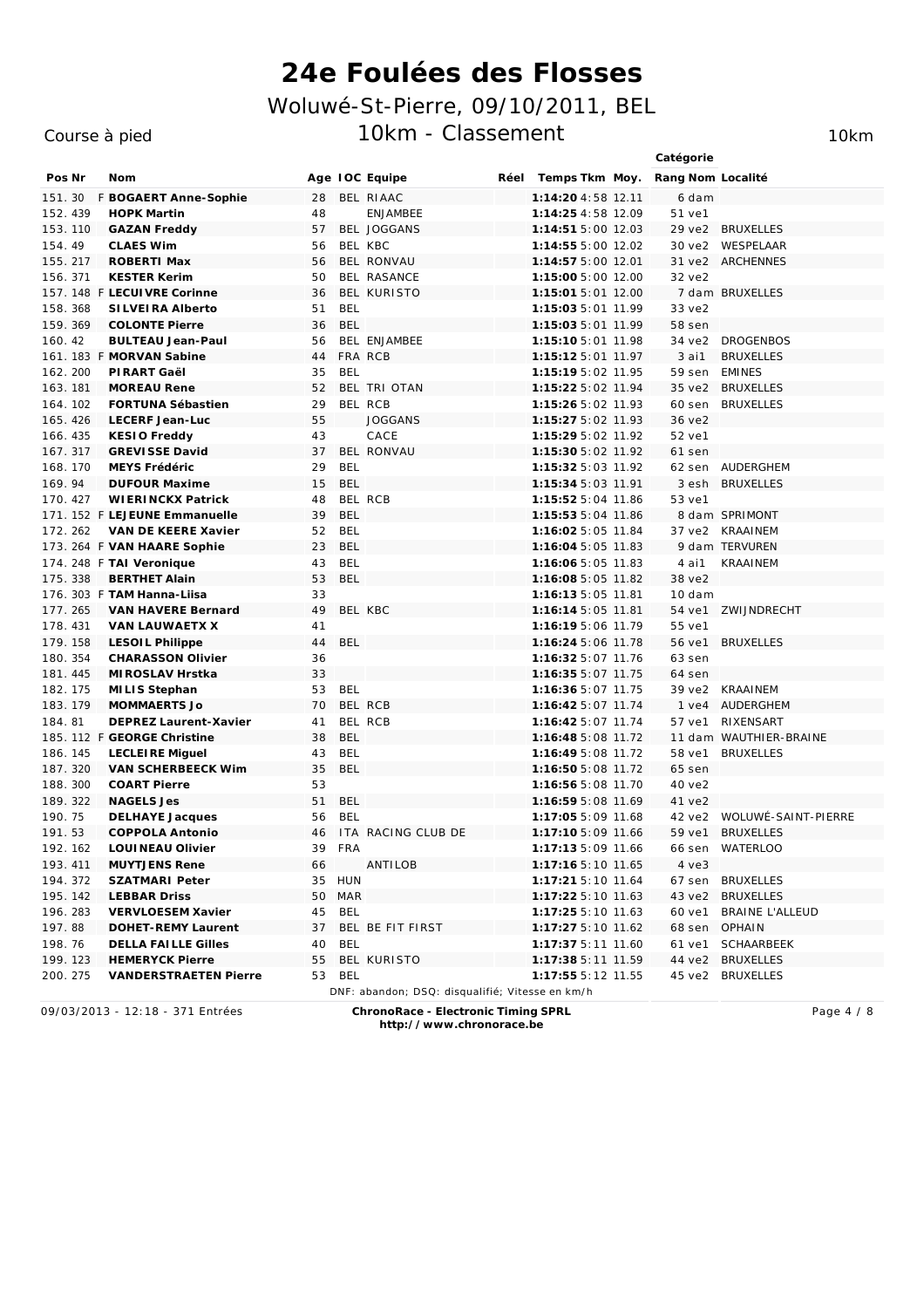#### Course à pied

Catégorie Pos Nr Nom Age TOC Equipe Réel Temps Tkm Moy. Rang Nom Localité 201.97 **EVERAERT Marc**  $51$ **BEL**  $1:18:13\ 5:13\ 11.51$ 46 ve2 BRUXELLES 202.73 **DEGROOTE Nicolaas** 36 **BFL**  $1:18:205:14$   $11.49$ 69 sen BRUXFLLFS 203.146 **LECLEIRE Patrick**  $40$ **BEL** 1:18:27 5:14 11.47 62 ve1 BRUXELLES VAN DAMME Kristof **RFI** 204.319 36  $1:18:275:14$  11.47  $70$  sen **AALST** 205, 318 F GOESSENS Sylvie 33 **BEL**  $1:18:285:14$  11.47  $12$  dam 206. 135 F KESTENS Sylvia  $45$ BEL KBC  $1.18.465.16$   $11.43$  $5$ ai1 **BUINSBEEK** 207.127 **HOBZA Alexandr**  $CZF$ 1:18:57 5:16 11.40 71 sen AUDERGHEM 35 208.257 **TROCHS Michel** 45 **BEL** 1:19:05 5:17 11.38 63 ve1 **BRUXELLES** 209 362 ARNOLIL D. Xavier  $37$ **REL**  $1.19.055:17$   $11.38$  $72$  sen 210.116 **GRAZIOSI Fabio**  $51$ ITA UNICEF 1:19:07 5:17 11.38 **BRUXELLES** 47 ve2 BEL RIWA MICHEL Daniel 1:19:11 5:17 11.37 RIXENSART 211.171 53 48 ve2 DELL ENJAMBÉE  $212, 72$ DECKER Manfred  $1.19.135.177736$ **BRIJYELLES**  $60$  $5.102$ **BAIKRICH Guy** 213.353 66  $RCB$ 1:19:15 5:17 11.36  $6 \text{ v}e3$ 214 413 TURBLAZ Michel  $59$ **BEL PARA CL**  $1.19.265.18$   $11.33$  $49$  ye2 **DURLEUX Alain BFL**  $1:19:285:18$   $11.33$ 215.308  $44$ 64 ve1 216.313 DE LEENER Jean-Marie 57 BEL NAC 1:19:35 5:19 11.31 50 ve2  $1.19.405.19$  11.30 217 229 SAND Xavier  $28$ **RFI**  $73$  sen **BRUXELLES AUPAIX Xavier WATERMAEL-BOISTFORT** 218.15 25 **RFI** 1:19:43 5:19 11.29 74 sen 219.114 **GHYSEN Andre** 56 BEL TENDONS DETENDU 1:19:52 5:20 11.27 51 ye2 LIMELETTE  $220.432$ CANNEMLER Michel  $\Delta\Delta$  $1:20:025:21$   $11.25$ 65 Ve1 221.77 **DELVAUX Vincent** 47 **BFL** 1:20:06 5:21 11.24 66 ve1 **BRUXELLES** 222.194 OLIVERI Giorgio BEL BRUSSELSBLUEMOO 1:20:06 5:21 11.24 67 ve1 **FTTFRBFFK**  $43$ 1:20:08 5:21 11.23 6 ai1 223 230 E SAWYERS STANTON Judith  $45$ GBR BRUSSELSBLUEMOO **BRUXELLES** 224.268 VAN MONS Sébastien 33 BEL RIAAC 1:20:09 5:21 11.23 75 sen BRUXELLES 225 226 **SAEZ HERRERA Luis**  $\overline{A}$ BEL SPAGIOG 1:20:10 5:21 11.23 68 ve1 **STERREBEEK** 226 206 RADCLIFFE David GBR BRUSSELS HASH H **BRIJXELLES**  $61$  $1.20.165.22$  11 21  $7.193$ 227 421 **VAN RILLAER Dirk** 53 BEL JOGCLUBJE 1:20:17 5:22 11.21  $52$  ye<sub>2</sub> 228. 163 F MARCHAL Marie-Anne  $54$ **REL KAPLICIENI OPERS**  $1.20.175.22$   $11.21$  $2$  ai $2$ **BRIVELLES** BEL RCB 229 16 **BAERT Thierry**  $50$  $1.20.205.22772720$  $53 \text{ V}^2$  BRIIXFIIFS 230. 91 F DRUART Fanny  $20$ BFL RIWA  $1:20:265:22$  11.19 13 dam RIXENSART 231.267 **VAN LAETHEM Guy**  $\Delta$ <sup> $\alpha$ </sup> BEL RIWA  $1:20:295:22$  11.18 69 ye1 LA HULPF **BACHMANN Marc** 50 LIGUE BRAILLE 1:20:35 5:23 11.17 232.408 54 ve2 233 271 **VANBELLINGHEN Victor** 54 BEL O.E.H. 1:20:42 5:23 11.15 55 ve2 TUBIZE 1:20:59 5:24 11.12 234 453 **NOTTEBART Daniel** 55 56 ye2 235.366 MEURANT Etienne **BEL** 1:21:16 5:26 11.08 70 ve1 45 236. 260 F VAN BASTELAERE EIS 45 BEL KBC 1:21:24 5:26 11.06 **BRUXELLES**  $7$  ai $1$ 237.314 VANDENBRANDEN Dany  $41$ **RFI**  $1:21:275:26$  11.05 71 ve1 238.405 **GOOSSENS Erik** ROYAL 1:21:39 5:27 11.02  $51$ 57 ve2 239.442 **TROPPMANN Philipp** 45 POSEIDON JUDO 1:21:41 5:27 11.02 72 ve1 240 315 E FERRER Sandra **REL KURISTO**  $1.21.475.28$  11 01  $35$  $14$  dam PHYSICAL CENTER 241 449 **HERDIS Christian** 54  $1.21.475.28$  11 01 58 ye2 242.237 SMYTH Chris 55 **IRI**  $1:21:515:28$   $11.00$ 59 Ve2 **WEZEMBEEK OPPEM BEL** 243 274 VANDERSCHRICK Thierry 49  $1.21.575.281098$ **DILBEEK** 73 ve1 **REI** 1:21:57 5:28 10.98 244.370 **IBRAHIM Toonsee** 65 8 ye3 245 455 **DEBECKER Stephane** 47  $1:21:595:28$  10.98 74 ye1 ZEMITUDE 246.342 **BONSI GNORE Luca**  $18$ 1:22:15 5:29 10.94 4 esh 247.32 **BONSI GNORE Vincenzo** 52 BEL ZEN-ITUDE 1:22:16 5:30 10.94 60 ve2 LA LOUVIÈRE 248. 221 F ROUZEFUW Ginette 54 BEL RIWA  $1:22:235:30$   $10.93$ 3 ai2 RIXENSART 249 420 VAN CAMP Hugo 53 BEL JOGCLUBJE  $1.22.375.31$  10.90  $61$  ye2 250.443 PI ETER-JAN Vos  $26$ 1:23:04 5:33 10.84 **76 sen** DNF: abandon; DSQ: disqualifié; Vitesse en km/h

09/03/2013 - 12:18 - 371 Entrées

ChronoRace - Electronic Timing SPRL http://www.chronorace.be

Page 5 / 8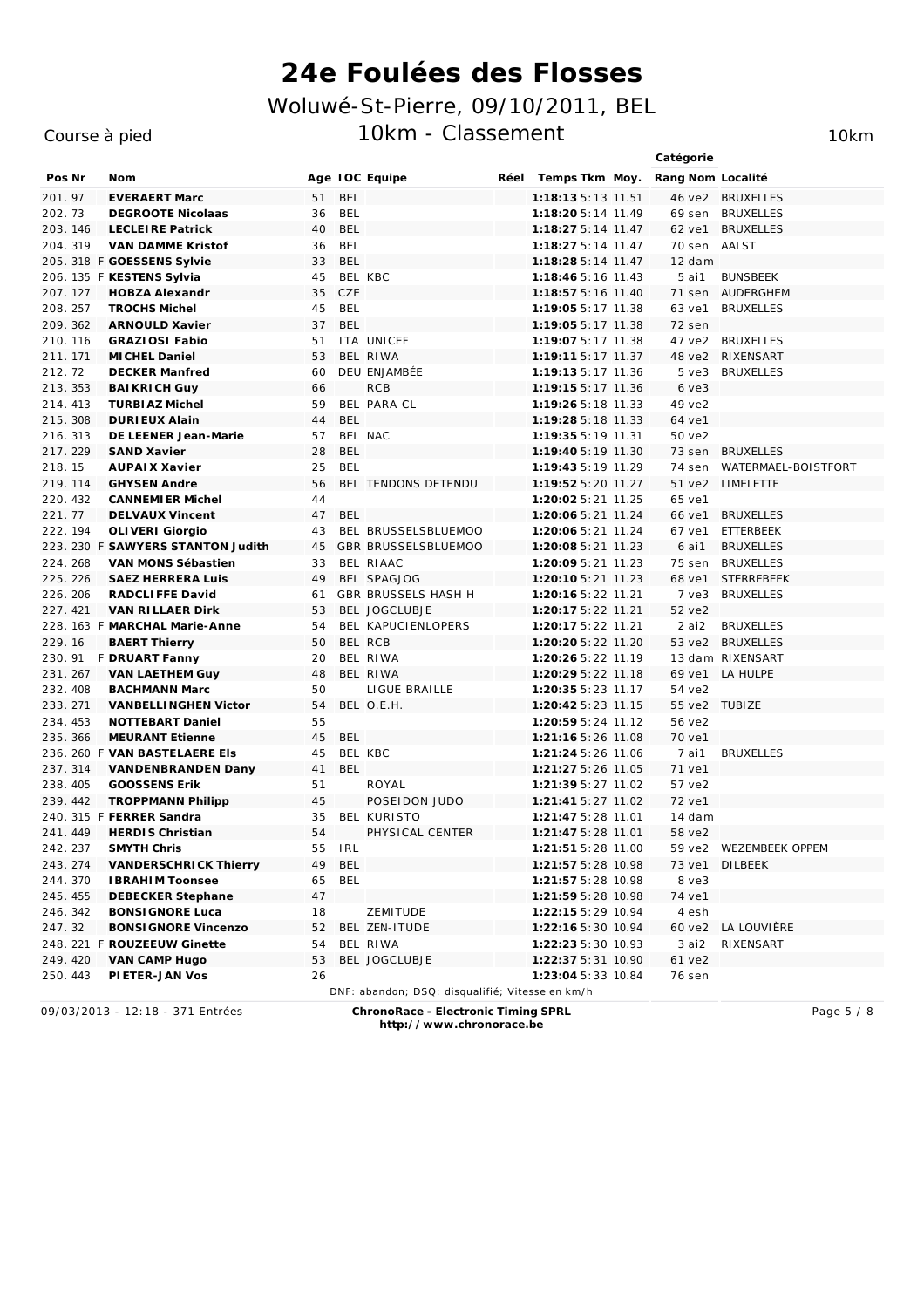### Course à pied

10km

|          |                                  |    |            |                                                 |      |                       | Catégorie         |                            |
|----------|----------------------------------|----|------------|-------------------------------------------------|------|-----------------------|-------------------|----------------------------|
| Pos Nr   | Nom                              |    |            | Age IOC Equipe                                  | Réel | Temps Tkm Moy.        | Rang Nom Localité |                            |
| 251.89   | <b>DOUTRELIGNE Hervé</b>         | 51 |            | BEL RIWA                                        |      | 1:23:09 5:33 10.83    | 62 ve2            | <b>GENVAL</b>              |
| 252.84   | D'HONT Daniel                    | 54 |            | BEL BOCCALINO                                   |      | 1:23:11 5:33 10.82    | 63 ve2            | WILSELE                    |
| 253.252  | <b>THOMAS Robert</b>             | 41 |            | <b>GBR CACE</b>                                 |      | 1:23:11 5:33 10.82    | 75 ve1            | <b>WOLUWE-ST-PIERRE</b>    |
| 254.295  | WI LLEMYNS Mathieu               | 34 |            | BEL RAGC                                        |      | $1:23:185:34$ 10.81   | 77 sen            | SINT-STEVENS WOLUWE        |
| 255.461  | <b>STOFFE Dominique</b>          | 48 |            | <b>JOGGANS</b>                                  |      | 1:23:22 5:34 10.80    | 76 ve1            |                            |
|          | 256. 460 F KEBEDE Yodit          | 28 |            | <b>RCB</b>                                      |      | 1:23:26 5:34 10.79    | 15 dam            |                            |
| 257.80   | DEPOUILLE Henri-François         | 33 | <b>BEL</b> |                                                 |      | 1:23:29 5:34 10.78    | 78 sen            | <b>BRUXELLES</b>           |
| 258.12   | <b>ALLEN James</b>               | 40 | GBR        |                                                 |      | 1:23:33 5:35 10.77    | 77 ve1            | <b>BRUXELLES</b>           |
| 259.346  | <b>BOUDART Jean-Paul</b>         | 59 |            | <b>KURISTO</b>                                  |      | 1:23:37 5:35 10.76    | 64 ve2            |                            |
|          | 260. 121 F HAERTWICH Sylke       | 45 | DEU        |                                                 |      | 1:23:53 5:36 10.73    | 8 ai1             | <b>WSP</b>                 |
| 261.138  | <b>KUPERS Wilfried</b>           | 49 |            | BEL KBC                                         |      | 1:23:57 5:36 10.72    | 78 ve1            | <b>LEUVEN</b>              |
| 262.124  | <b>HENDRICKX Pierre</b>          | 46 |            | <b>BEL JAMES</b>                                |      | 1:24:17 5:38 10.68    | 79 ve1            | <b>WALHAIN</b>             |
| 263. 136 | KIN Georges                      | 69 |            | BEL RCB                                         |      | 1:24:20 5:38 10.67    | $9$ $ve3$         | WATERMAEL-BOITSFORT        |
| 264.225  | <b>RYKEN Geert</b>               | 34 |            | BEL KBC                                         |      | 1:24:22 5:38 10.67    | 79 sen            | <b>HEVERLEE</b>            |
| 265.291  | <b>WARNAU Kevin</b>              | 26 |            | BEL ENJAMBEE                                    |      | 1:24:32 5:39 10.65    | 80 sen            | <b>DROGENBOS</b>           |
| 266.66   | DE LANDTSHEER Marc               | 49 |            | BEL KBC                                         |      | 1:24:39 5:39 10.63    | 80 ve1            | <b>LEDE</b>                |
| 267.424  | <b>BI SHKE Alf-Henrik</b>        | 48 |            |                                                 |      | 1:24:41 5:39 10.63    | 81 ve1            |                            |
|          | 268. 365 F D'HERDE Michele       | 46 |            | BEL LDLV                                        |      | 1:24:46 5:40 10.62    | 9 ai1             |                            |
|          | 269. 227 F SAMOIS Carine         | 52 |            | BEL LDLV                                        |      | 1:24:46 5:40 10.62    | 4 ai2             | <b>VILVOORDE</b>           |
| 270. 144 | LEBOUTTE Grégory                 | 41 | <b>BEL</b> |                                                 |      | 1:24:53 5:40 10.60    | 82 ve1            | <b>WOLUWE-SAINT-PIERRE</b> |
| 271.437  | VAN DE WINCKEL Allan             |    |            | SPTWAVRE                                        |      | 1:25:09 5:41 10.57    | $2$ $x$ $x$ $x$   |                            |
| 272.343  | <b>VANDENSANDE Patrik</b>        | 56 |            |                                                 |      | $1:25:105:41$ $10.57$ | 65 ve2            |                            |
| 273.48   | <b>CECH Zdenek</b>               | 38 |            | CZE RUNNING FOR EUR                             |      | 1:25:23 5:42 10.54    | 81 sen            | WATERMAEL-BOITSFORT        |
| 274.355  | <b>RASSAERTS Rudi</b>            | 51 |            | <b>BEL JOKA</b>                                 |      | 1:25:30 5:42 10.53    | 66 ve2            |                            |
| 275.234  | <b>SIMON Benoit</b>              | 42 |            | BEL CACTUS RUNNING                              |      | 1:25:31 5:43 10.53    | 83 ve1            | <b>WOLUWE-SAINT-PIERRE</b> |
|          | 276. 167 F MATTHYS Virginie      | 27 |            | BEL RAGC                                        |      | 1:25:32 5:43 10.52    |                   | 16 dam SINT STEVENS WOLUWE |
| 277.68   | DE NYS Eric                      | 53 | <b>BEL</b> |                                                 |      | 1:25:34 5:43 10.52    | 67 ve2            | <b>MECHELEN</b>            |
|          | 278. 119 F GUNNS Clare           | 33 | <b>BEL</b> |                                                 |      | 1:25:34 5:43 10.52    |                   | 17 dam BRUSSELS            |
| 279.312  | <b>DENOI SEUX Francois</b>       | 30 | <b>BEL</b> |                                                 |      | 1:25:41 5:43 10.51    | 82 sen            |                            |
|          | 280. 31 F BONAMI Deborah         | 26 |            | BEL RCB                                         |      | 1:25:49 5:44 10.49    |                   | 18 dam BRUXELLES           |
| 281.452  | <b>VILAIN Vincent</b>            | 42 |            |                                                 |      | 1:25:49 5:44 10.49    | 84 ve1            |                            |
| 282.340  | <b>DEOME Pierre</b>              | 32 | <b>BEL</b> |                                                 |      | 1:25:49 5:44 10.49    | 83 sen            | <b>BRUXELLES</b>           |
|          | 283. 409 F FROMONT Marie-Line    | 51 |            | LIGUE BRAILLE                                   |      | 1:26:05 5:45 10.46    | 5ai2              |                            |
| 284.339  | <b>RUTGERS Matthieu</b>          | 34 | <b>FRA</b> |                                                 |      | 1:26:27 5:46 10.41    | 84 sen            | <b>BRUXELLES</b>           |
| 285. 106 | <b>FRANSEN Patrick</b>           | 48 |            | BEL BTC                                         |      | 1:26:44 5:47 10.38    | 85 ve1            | <b>BRUXELLES</b>           |
| 286.266  | <b>VAN HOUTTE Gabriel</b>        | 65 |            | BEL TRI OTAN                                    |      | 1:26:57 5:48 10.35    | 10 <sub>ve3</sub> | <b>BRUXELLES</b>           |
|          | 287. 329 F RENSON Gaelle         | 37 | <b>BEL</b> |                                                 |      | 1:27:03 5:49 10.34    | 19 dam            |                            |
|          | 288. 218 F ROSENBAUM Natacha     | 29 |            | BEL RCB                                         |      | 1:27:06 5:49 10.33    |                   | 20 dam BRUXELLES           |
| 289.113  | <b>GHEYSEN Nick</b>              | 56 | <b>BEL</b> |                                                 |      | 1:27:06 5:49 10.33    | 68 ve2            | <b>BRUSSEL</b>             |
| 290.337  | <b>VERLEURE Roland</b>           | 57 | <b>BEL</b> |                                                 |      | 1:27:25 5:50 10.30    | 69 ve2            |                            |
|          | 291. 21 F BEAUDELOT Marie-Claire | 44 |            | BEL RCB                                         |      | 1:27:31 5:51 10.28    | 10 ai1            | <b>BRUXELLES</b>           |
| 292.444  | WYNEN Philippe                   | 53 |            | PHYSICAL CENTER                                 |      | 1:27:55 5:52 10.24    | 70 ve2            |                            |
| 293.448  | RANSBOTYN Philippe               | 47 |            | PHYSICAL CENTER                                 |      | 1:27:55 5:52 10.24    | 86 ve1            |                            |
| 294.38   | <b>BROOS Werner</b>              | 49 |            | BEL KBC                                         |      | 1:27:57 5:52 10.23    | 87 ve1            | WILSELE                    |
|          | 295. 37 F BRAVIN Kathia          | 46 |            | BEL SPAGJOG                                     |      | 1:27:59 5:52 10.23    | 11 ai1            | <b>STERREBEEK</b>          |
|          | 296. 250 F THOELEN Vinciane      | 45 |            | BEL JOGGANS                                     |      | 1:28:07 5:53 10.22    | 12 ai1            | <b>VILVOORDE</b>           |
|          | 297. 438 F CARIA Laura           | 45 |            | ENJAMBEE                                        |      | 1:28:10 5:53 10.21    | 13 ai1            |                            |
| 298.304  | PITSCHEIDER Hans                 | 62 |            |                                                 |      | 1:28:15 5:53 10.20    | $11$ $ve3$        |                            |
| 299.334  | FI EVEZ Vincent                  |    | 42 BEL     |                                                 |      | 1:28:18 5:54 10.19    | 88 ve1            |                            |
|          | 300. 54 F CRANINX Béatrice       |    |            | 47 BEL RTSPRIMONT                               |      | 1:28:18 5:54 10.19    | 14 ai1            | <b>WAREMME</b>             |
|          |                                  |    |            | DNF: abandon; DSQ: disqualifié; Vitesse en km/h |      |                       |                   |                            |

09/03/2013 - 12:18 - 371 Entrées

ChronoRace - Electronic Timing SPRL http://www.chronorace.be

Page 6 / 8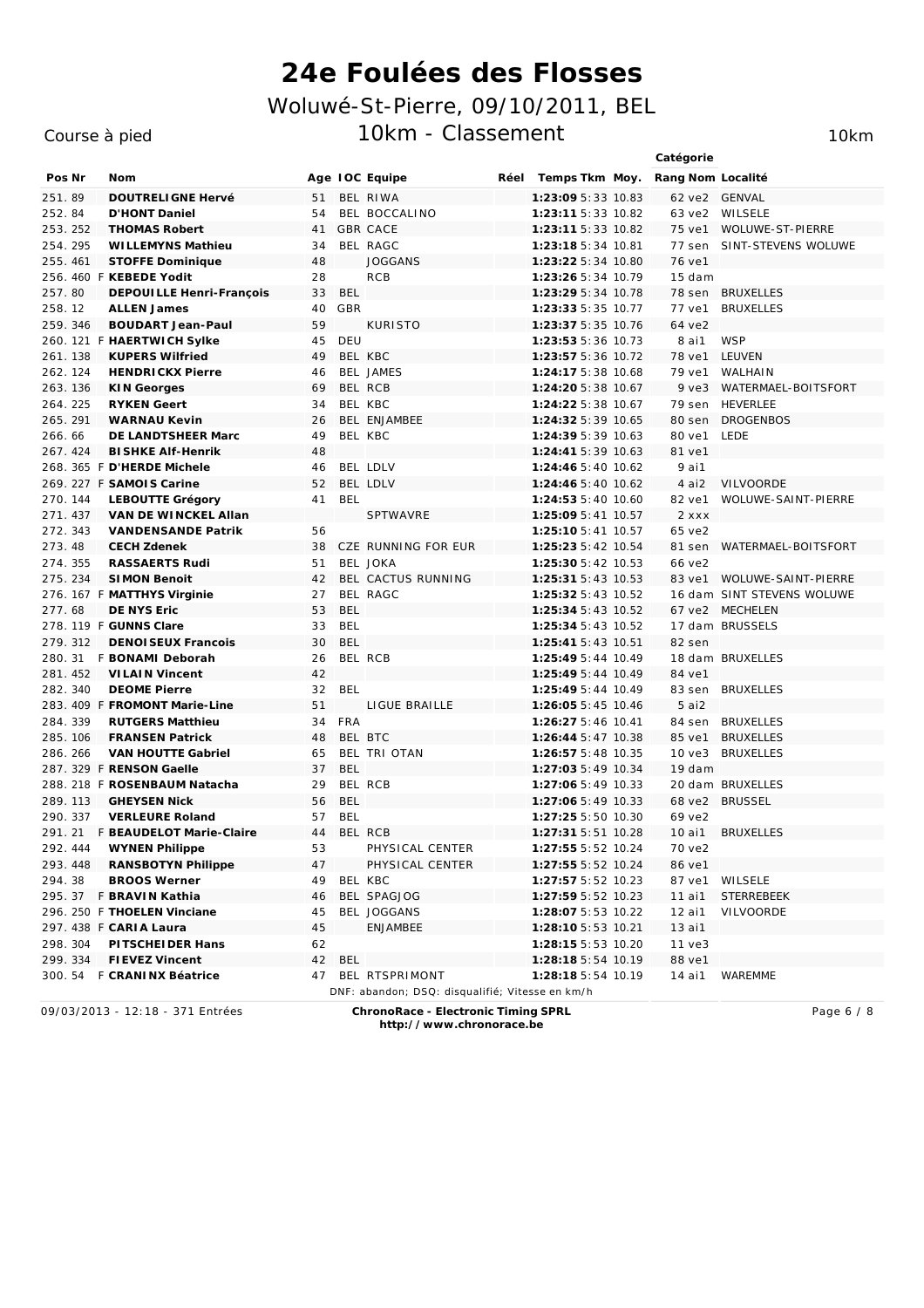### Course à pied

10km

|          |                                      |    |            |                                                 |      |                    | Catégorie         |                            |
|----------|--------------------------------------|----|------------|-------------------------------------------------|------|--------------------|-------------------|----------------------------|
| Pos Nr   | Nom                                  |    |            | Age IOC Equipe                                  | Réel | Temps Tkm Moy.     | Rang Nom Localité |                            |
| 301.70   | DE VILLENFAGNE Jean-Paul             | 46 | <b>BEL</b> |                                                 |      | 1:28:18 5:54 10.19 | 89 ve1            | <b>BONLEZ</b>              |
|          | 302. 133 F JORTAY Dominique          | 46 | <b>BEL</b> |                                                 |      | 1:28:19 5:54 10.19 | 15 ai1            | <b>BRUXELLES</b>           |
|          | 303. 289 F VROOME Pascale            | 46 |            | <b>BEL SPRINGBOKS</b>                           |      | 1:28:21 5:54 10.19 | 16 ai1            | <b>SINT STEVENS WOLUWE</b> |
|          | 304. 344 F CHRISTOPHE Claudine       | 55 |            |                                                 |      | 1:28:21 5:54 10.19 | 6 ai2             |                            |
| 305.87   | DI MI CCOLI Luca                     | 35 | <b>ITA</b> |                                                 |      | 1:28:24 5:54 10.18 | 85 sen            | SINT-PIETERS-WOLUWE        |
|          | 306. 215 F RINTA-LEBBAR Kaija        | 43 | <b>FIN</b> |                                                 |      | 1:28:32 5:55 10.17 | 17 ai1            | <b>BRUXELLES</b>           |
| 307.35   | <b>BOTREL Eric</b>                   | 52 | <b>FRA</b> |                                                 |      | 1:28:35 5:55 10.16 | 71 ve2            | <b>BRUXELLES</b>           |
| 308.214  | RI GOT Serge                         | 63 |            | BEL RCB                                         |      | 1:28:40 5:55 10.15 |                   | 12 ve3 AUDERGHEM           |
|          | 309. 141 F LAMBIN Karina             | 37 | <b>BEL</b> |                                                 |      | 1:28:42 5:55 10.15 |                   | 21 dam BRUXELLES           |
| 310.235  | SINGER Francis                       | 55 | <b>FRA</b> |                                                 |      | 1:28:53 5:56 10.13 | 72 ve2            | ETTERBEEK                  |
| 311.324  | TRIGO Tiago                          | 39 | BEL        |                                                 |      | 1:29:05 5:57 10.10 | 86 sen            |                            |
|          | 312. 180 F MOMMAERTS Marie-Jeanne    | 43 |            | BEL LDLV/CEPAL                                  |      | 1:29:10 5:57 10.09 | 18 ai1            | <b>VILVOORDE</b>           |
|          | 313. 425 F DESEAU Sabine             | 41 |            | <b>JOGGANS</b>                                  |      | 1:29:16 5:58 10.08 | 19 ai1            |                            |
|          | 314. 168 F MEURISSE Bernadette       | 55 |            | BEL KURISTO                                     |      | 1:29:47 6:00 10.03 | $7$ ai2           | <b>KRAAINEM</b>            |
| 315.332  | KEYMOLEN Roger                       | 57 |            | BEL JC OETINGEN                                 |      | 1:29:53 6:00 10.01 | 73 ve2            |                            |
|          | 316. 352 F DONY Frederique           | 48 |            | LDLV                                            |      | 1:30:06 6:01 9.99  | 20 ai1            |                            |
| 317.376  | NR 376                               |    | <b>XXX</b> |                                                 |      | 1:30:08 6:01 9.99  | 3 x x x           |                            |
| 318.375  | STEENPUT Luc                         | 52 |            |                                                 |      | 1:30:10 6:01 9.98  | 74 ve2            |                            |
|          | 319.45 F CAMMAS Claudia              | 52 |            | BEL RCB                                         |      | 1:30:20 6:02 9.96  | 8 ai2             | <b>UCCLE</b>               |
|          | 320. 269 F VAN NI EUWENHOVEN Martine | 52 |            | BEL ANTILOB                                     |      | 1:30:37 6:03 9.93  | 9 ai2             | LIMAL                      |
| 321.165  | <b>MARTIN Thierry</b>                | 41 | <b>BEL</b> |                                                 |      | 1:30:53 6:04 9.90  | 90 ve1            | <b>BRUXELLES</b>           |
| 322.41   | <b>BUGADA Jean Pierre</b>            | 60 |            | BEL RCB                                         |      | 1:30:54 6:04 9.90  | $13$ ve $3$       | <b>BRUXELLES</b>           |
| 323.451  | <b>MEURANT Denis</b>                 | 43 |            |                                                 |      | 1:31:01 6:05 9.89  | 91 ve1            |                            |
| 324.373  | <b>VANELSLANDER Rinus</b>            | 49 |            |                                                 |      | $1:31:126:05$ 9.87 | 92 ve1            |                            |
| 325.263  | VAN EXTER Tanguy                     | 41 | <b>BEL</b> |                                                 |      | 1:31:47 6:08 9.81  | 93 ve1            | <b>STERREBEEK</b>          |
|          | 326. 140 F LAMBERT Bernadette        | 53 | <b>BEL</b> |                                                 |      | 1:32:14 6:09 9.76  | 10ai2             | <b>BFAUVFCHAIN</b>         |
| 327.27   | <b>BINGEN Guy</b>                    | 52 | <b>BEL</b> |                                                 |      | 1:33:27 6:14 9.63  | 75 ve2            | <b>KRAAINEM</b>            |
|          | 328. 374 F POLLE Caroll              |    |            | LDLV                                            |      | 1:33:32 6:15 9.62  | 4 x x x           |                            |
| 329.104  | <b>FRANCOIS Dominique</b>            | 54 | <b>BEL</b> |                                                 |      | 1:33:35 6:15 9.62  |                   | 76 ve2 BRUXELLES           |
| 330. 131 | JOLLY Christophe                     | 26 | <b>BEL</b> |                                                 |      | 1:33:47 6:16 9.60  | 87 sen            | ETTERBEEK                  |
| 331.256  | <b>TRICOT Alain</b>                  | 38 |            | BEL ZEN-ITUDE                                   |      | $1:33:516:16$ 9.59 | 88 sen            | MORLANWELZ-MARIEMONT       |
|          | 332. 46 F CAT Carine                 | 37 |            | BEL ZEN-ITUDE                                   |      | $1:33:516:16$ 9.59 |                   | 22 dam LA LOUVIÈRE         |
| 333.96   | <b>EBERMANN Klaus</b>                | 66 | DEU        |                                                 |      | 1:33:55 6:16 9.58  | 14 ve3            | <b>BRUSSELS</b>            |
| 334.458  | <b>THOMA Rebaud</b>                  | 27 |            |                                                 |      | 1:33:57 6:16 9.58  | 89 sen            |                            |
| 335.199  | <b>PETRE Simon</b>                   | 26 | <b>BEL</b> |                                                 |      | 1:33:58 6:16 9.58  | 90 sen            | <b>BRUXELLES</b>           |
|          | 336. 20 F BARREA Catherine           | 43 |            | BEL JCPM                                        |      | $1:33:596:16$ 9.58 | 21 ai1            | <b>BRUXELLES</b>           |
|          | 337. 156 F LEPIECE Sylvie            | 45 |            | <b>BEL SPRINGBOKS</b>                           |      | $1:34:416:19$ 9.51 | 22 ai1            | <b>WOLUWE ST ETIENNE</b>   |
|          | 338. 241 F SPRINGAEL Laurence        | 48 |            | <b>BEL SPRINGBOKS</b>                           |      | 1:34:41 6:19 9.51  | 23 ai1            | <b>STERREBEEK</b>          |
|          | 339. 159 LOECKX Bernard              | 36 |            | BEL KURISTO                                     |      | 1:34:43 6:19 9.50  | 91 sen            | <b>BUIZINGEN</b>           |
|          | 340. 93 F DUCKER Carolyn             | 47 | <b>USA</b> |                                                 |      | 1:35:17 6:22 9.45  | 24 ai1            | <b>BRUXELLES</b>           |
| 341.333  | <b>PAULUS Marc</b>                   | 56 |            | BEL JC OETINGEN                                 |      | 1:35:18 6:22 9.44  | 77 ve2            |                            |
|          | 342. 232 F SELLESLAGH Claire         |    |            | 52 BEL LDLV                                     |      | 1:36:45 6:27 9.30  | 11 ai2            | <b>STROMBEEK</b>           |
|          | 343. 196 F PARMENTI ER Annick        | 48 |            | BEL LDLV                                        |      | 1:36:456:279.30    | 25 ai1            | <b>GANSHOREN</b>           |
| 344.350  | <b>BUYENS Johan</b>                  | 61 |            | BEL BAV                                         |      | 1:36:53 6:28 9.29  | $15$ ve $3$       |                            |
|          | 345. 278 F VANHUFFELEN Josseline     | 57 |            | BEL AXA-RUNNING TEA                             |      | 1:37:07 6:29 9.27  | 12 ai2            | MELLERY                    |
| 346.195  | PANNEELS Jean-Jacques                | 59 |            | BEL AXA-RUNNING TEA                             |      | 1:37:07 6:29 9.27  |                   | 78 ve2 MELLERY             |
|          | 347. 208 F RASQUIN Nadine            | 54 |            | BEL RCB                                         |      | 1:37:50 6:32 9.20  | 13 ai2            | <i>AUDERGHEM</i>           |
|          | 348. 447 F GABRIELA Hassan           |    |            |                                                 |      | 1:37:53 6:32 9.19  | 5 xxx             |                            |
| 349.276  | VANDERVEKEN Alexandre                |    | 38 BEL     |                                                 |      | 1:38:11 6:33 9.17  |                   | 92 sen BRUXELLES           |
| 350.95   | <b>DURANT Michel</b>                 |    |            | 66 BEL RONVAU                                   |      | 1:38:376:359.13    |                   | 16 ye3 NIL-ST-VINCENT      |
|          |                                      |    |            | DNF: abandon; DSQ: disqualifié; Vitesse en km/h |      |                    |                   |                            |

09/03/2013 - 12:18 - 371 Entrées

ChronoRace - Electronic Timing SPRL

Page 7 / 8

http://www.chronorace.be